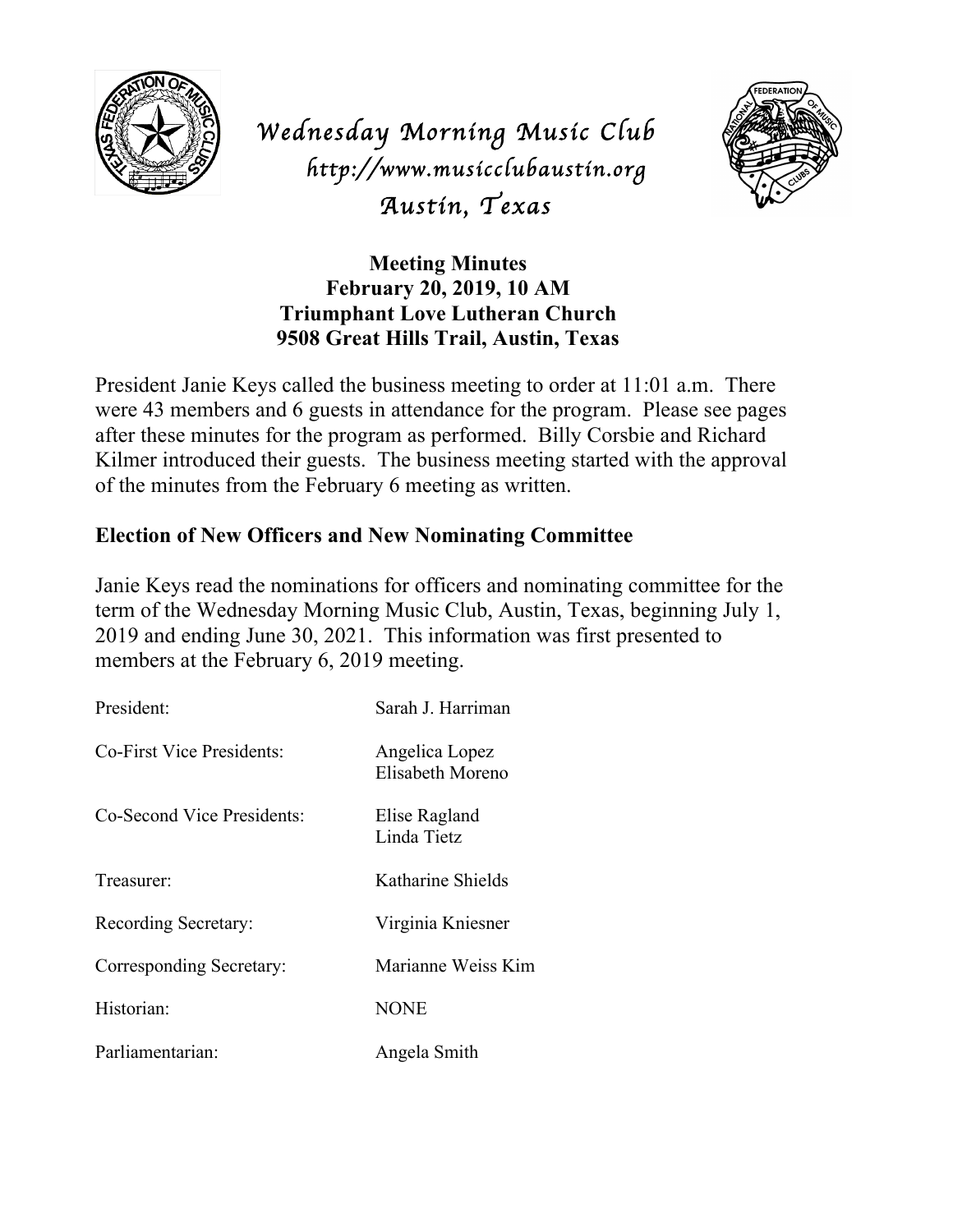Nominating Committee: Barbara Buttrey

Suzy Gallagher Katie Kerwin Janie Keys Elisabeth Moreno

All were in favor of electing these nominees. The new slate of officers and nominating committee members were approved by acclamation. The officers will be sworn in at the Spring Luncheon.

## **State Convention Delegate Election**

Janie Keys requested nominations for the Club's delegate to the upcoming State Convention in Lubbock, TX, March 28-30. Phyllis Noonan nominated Marcia Edwards. All were in favor of this nomination. Marcia was elected delegate by acclamation, and will report back to members at the Club's April 3 meeting.

## **Announcements**

Janie announced that the next meeting on March 6 will be held at the First Unitarian Universalist Church. The Triumphant Love Lutheran Church will not be available on that day due to "Ash Wednesday" services. Kathryn Govier announced that the handicapped parking at the Unitarian Church is open already and available for use.

Mollie Tower stood up and introduced herself as a new member. Mollie and daughter Debbie Tannert had given a 30-minute presentation at the January 16 9:30 a.m. meeting about music memory programs.

Nan Hampton announced a concert in the round by the Miro Quartet at Mercury Hall (615 Cardinal Lane) at 4:30 p.m. on Sunday, March 10. This will be presented as part of the Salon Concerts. Toby Blumenthal-Phillips added that master classes will be taught on Saturday at the U.T. Butler School of Music by individual Miro Quartet members. Then the students will join the Miro Quartet in a performance.

Angela Smith announced a performance by the Inside Out Steelband at 7 p.m. on Thursday, February 21. The concert will take place at the McCallum Fine Arts Academy, and there will be no admission charge.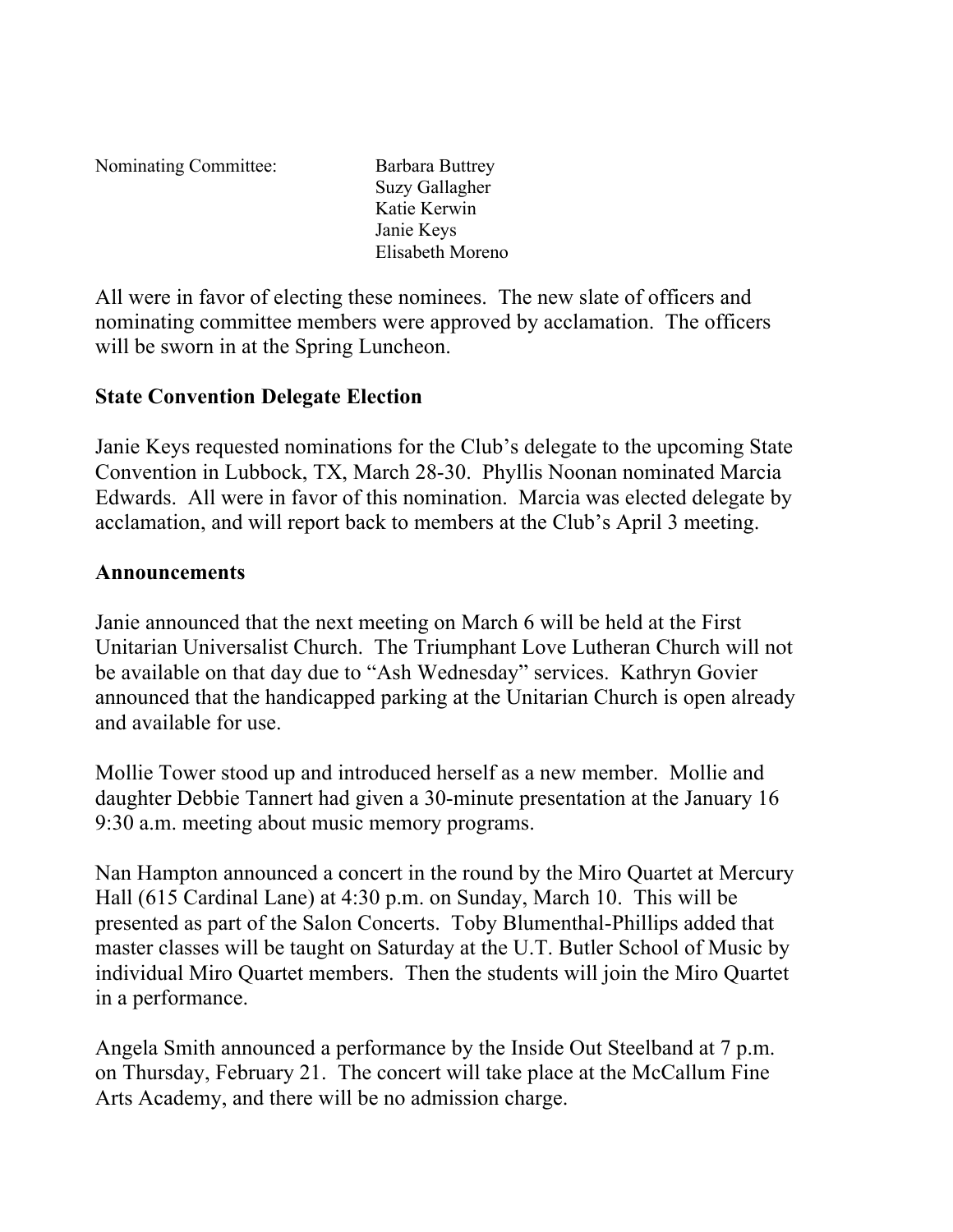Community Service Committee Co-Chair Charles Palmer announced that he had extra copies of the annual reporting form with him. The form is also available online. The report should cover March 2018 through February 2019, and be submitted to him or to Co-Chair Kathryn Govier **before the end of February**.

Marcia Edwards announced she is glad to see Catherine van Zanten at today's program.

The meeting adjourned at 11:09 a.m.

Submitted by Virginia Kniesner, Recording Secretary